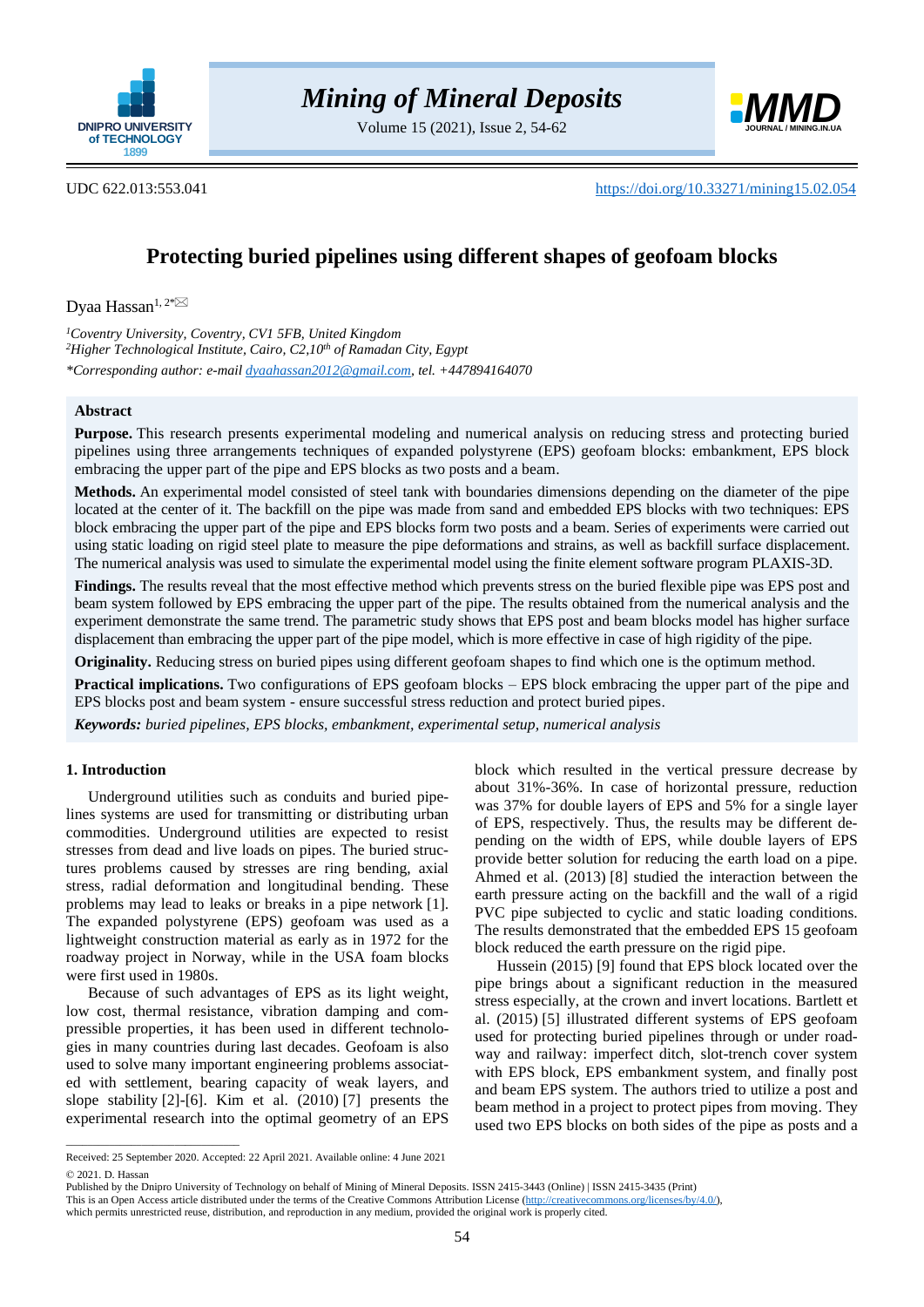capping EPS block (beam) was placed on top of the two posts. The results show that the maximum vertical stress in the two posts is about 60 kPa, while the maximum vertical stress in the beam is about 20 kPa, which is acceptable for stress of EPS 29. Tarek et al. (2018) [\[10\]](#page-7-7) studies the effect of four techniques with EPS geofoam on reduction of the earth pressure on flexible buried pipes using the experimental and numerical models. The following geofoam techniques were used: EPS embracing the upper part of the pipe and EPS forming post and beam with the head void.

The results show that the best two models are EPS block post and beam and EPS block embracing the upper part of the pipe part. Abdollahi and Tafreshi (2018) [\[11\]](#page-7-8) studied the embedded EPS post and beam model in reinforced and unreinforced backfill soil. The results show that a denser EPS block reduces the beam deflection and soil surface settlement. The EPS density has no major effect on the beam stress. Bahr et al. (2019) [\[12\]](#page-7-9) used experimental model tests to study the stress reduction techniques of EPS geofoam and deformation of buried pipes and the soil backfill behavior under static loading. The most effective low-cost methods with embedded EPS blocks were with sand. According to Meguid et al. (2020) [\[13\],](#page-7-10) their results confirmed that the EPS blocks within the backfill material enhance the response of the shallow buried pipes subjected to repeated loading. This research investigates reduction of the stress and deformation of unplasticized polyvinyl chloride (UPVC) buried pipes using two methods of embedded geofoam blocks by performing a series of experimental model tests under static surface loading. The experimental results are compared with the finite element software program PLAXIS-3D of the same model.

# **2. Materials and methods**

## **2.1. Materials**

## **2.1.1. Sand**

Sand used in this research was passed onto sieve No. 4 (4.76 mm). The graph in Figure 1 illustrates the sand particle distribution by size, while Table 1 shows the properties of the used sand.



*Figure 1. Distribution of sand particles by size*

# **2.1.2. EPS foam**

The properties of EPS 20 geofoam blocks are listed in Table 1. The direct shear box test of EPS blocks was carried out according to ASTM 5321 [\[14\],](#page-7-11) and the unconfined compression test [\[15\],](#page-7-12) [\[16\]](#page-7-13) confirmed that the EPS geofoam satisfies ASTM 6817 [\[17\].](#page-7-14)

*Table 1. Properties of materials*

| Property                                       | Sand  | <b>EPS 20</b> | UPVC          |
|------------------------------------------------|-------|---------------|---------------|
|                                                |       |               | pipe          |
| Unit weight $(kN/m3)$                          | 15.5  | 0.197         | 14            |
| Modulus of elasticity, $E(kN/m^2)$             | 11000 | 5000          | $2\times10^6$ |
| Specific gravity, $G_s$                        | 2.69  |               |               |
| Internal friction angle, $\varphi^{\circ}$     | 32    | 9             |               |
| Cohesion, $C$ (kN/m <sup>2</sup> )             |       | 22            |               |
| Axial Rigidity, EA (kN/m)                      |       |               | 4590          |
| Flexural rigidity, $EI$ (kN·m <sup>2</sup> /m) |       |               | 5.5           |
| Poisson's ratio, $\nu$                         | 0.30  | 0.15          | 0.4           |
|                                                |       |               |               |

Figures 2 and 3 show the mechanical properties of EPS geofoam.



*Figure 2. Stress- strain relationship of EPS geofoam blocks*



*Figure 3. Shear strength of EPS from Direct Shear Box*

## **2.1.3. Pipe**

The UPVC pipe used in the experiments is 110 mm diameter and 600 mm long, with thickness of 4 mm. Specification of the UPVC pipe according to the manufacturer is shown in Table 1.

## **2.2. Loading frame and steel tank**

A steel tank 1380×1000×300 mm wide with 10 mm plexiglass face was fixed with loading frame 1400 mm long  $\times$ 1200 mm height as shown in Figure 4.

The boundaries of the steel tank were: 2.6  $D$  ( $D$  – the pipe diameter) from the surface level to the pipe crown, and 2.8 *D* from the base of the tank to the pipe invert, while the tank side was at 5.5 *D* from circumference of the pipe [\[18\].](#page-7-15) The tank has a hole in the front and rear side for the pipe to go through, and a rubber membrane put at both ends of the pipe (front and rear sides) to prevent sand leakage during loading.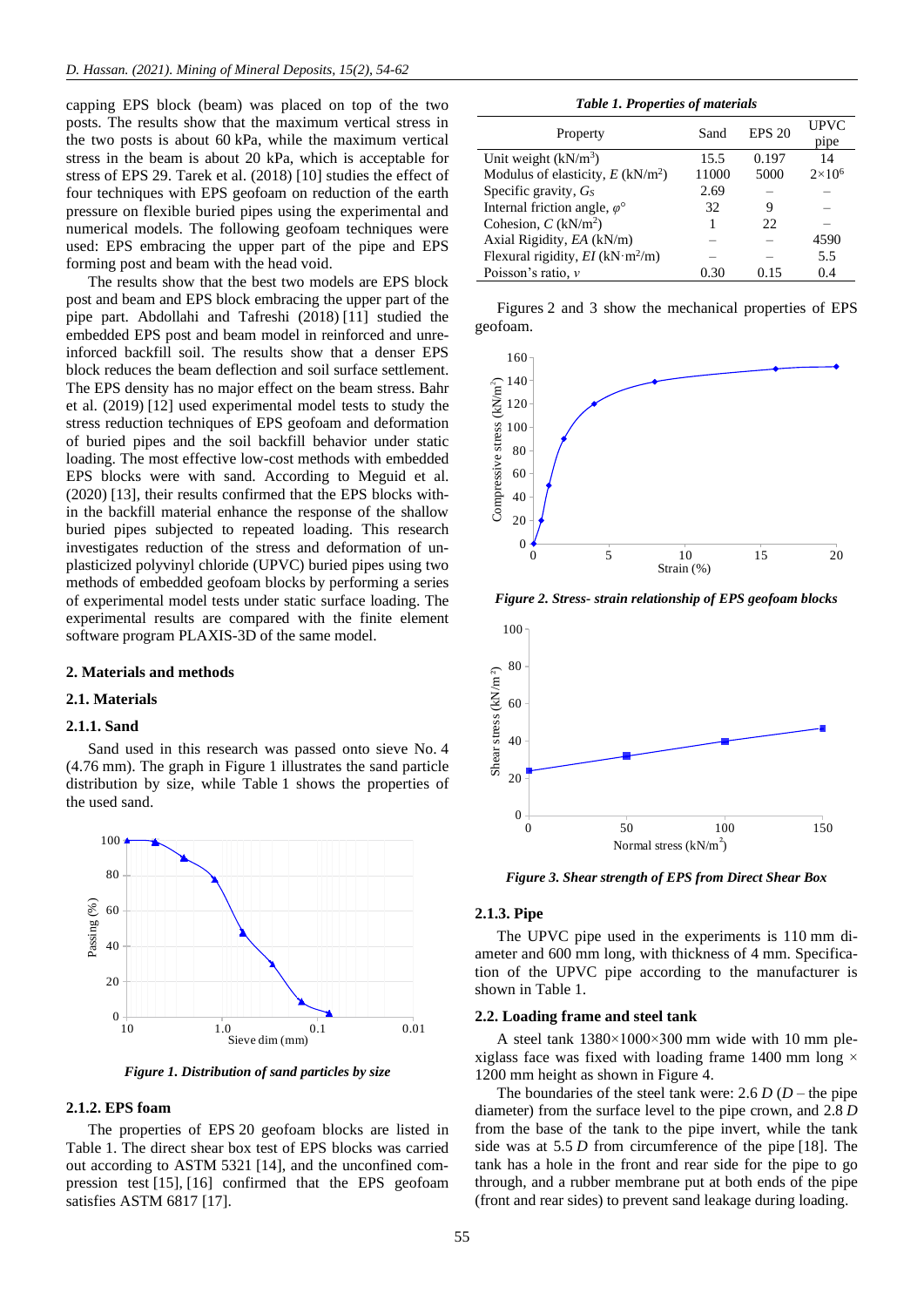

*Figure 4. The loading frame and steel tank in case of EPS embankment*

A load frame was used to transfer the load from hydraulic jack to load cell placed above a soft steel plate 500×280×30 mm that transmits the load uniformly to the sand, EPS geofoam block and finally to the buried pipe. Dial gauges were put inside the pipe, and electrical strain rosettes were placed on the outer surface to measure the pipe deformations and strain. The strain gauges were placed on the crown and half-length the springline connected to the data logger.

# **2.3. Methods**

## **2.3.1. Sand model**

Three compacted layers of air-dried sand with each layer thickness of about 100 mm were placed in the tank from the base to the lower level of the pipe. The UPVC pipe was placed in the position crossing the tank space through a hole, and a rubber membrane was inserted around the pipe bonded with walls by silicon. The sand was poured and compacted around the pipe from the invert to the crown. The final layer of sand was added to the completely covered pipe reaching the height of 310mm above the pipe crown.

# **2.3.2. EPS block embracing the upper part of the pipe**

After filling the tank with a lower layer of sand, a layer of EPS geofoam block with dimensions 330×165 mm (3*D*×1.5*D*) was added. The EPS block was tailored as a curved shape by using cure cylinder from one side to embrace the upper pipe directly. After levelling the geofoam block, compacted sand was used to fill the tank to reach the height 310 mm over the pipe crown, as shown in Figure 5a.

# **2.3.3. EPS blocks post and beam**

The empty tank was filled with sand bed layer till the lower level of UPVC pipe; the new pipe was put, two posts from EPS geofoam with dimensions  $150 \text{ mm}$  height  $\times 100 \text{ mm}$  width were placed at both sides of the pipe and then an EPS beam block with dimensions  $330\times100$  mm was put on the foam block leveled horizontally. The sand was used to fill the tank to reach the height 300 mm over the pipe crown, as shown in Figure 5b.

# **2.3.4. EPS blocks embankment**

After removing the layer of sand with pipe reaching the lower level of the steel tank, a bed of sand was prepared from the base of the model tank to the lower level of the pipe, the new pipe was inserted and placed over the sand bed, then geofoam blocks with dimensions of 300×300×100 mm were arranged as overburden layer with the depth of 300 mm, as shown in Figure 5c.



*Figure 5. EPS blocks arrangement (a) embracing the upper part of the pipe; the post and the beam (b); embankment (c)*

# **2.4. Numerical analysis model**

The numerical model was used to simulate and verify the experimental model results using finite element program PLAXIS-3D. The model identified the plane strain with 15-node elements. The materials were defined as undrained using elasto-plastic Mohr-Coulomb model. The pipe was represented by six circular segment elements of a plate. This simulation predicts surface settlement of the steel plate, crown and springline deformation. For the purpose of verification, the simulation results have been compared with experimental results, for the case of surface stress 180 kN/m<sup>2</sup>.

#### **3. Results and discussion**

#### **3.1. Experimental results**

Figure 6 shows the vertical displacement of steel plate on the surface, for the case of EPS geofoam models compared with sand backfill. The results presented in Figure 5 indicate that the minimum surface displacement occurs in the case of EPS embracing the upper part of the pipe with 13% reduction. In the case of EPS blocks' post and beam arrangement, the maximum surface displacement exceeds sand displacement by about 6%.



*Figure 6. Surface displacement of backfill models*

The data presented in Figure 7 illustrate the pipe crown displacement curve for the case of different shapes of EPS blocks.

The crown deformation curves of EPS embracing the upper part of the pipe appear after surface stress 71.5 kPa with linear behavior until maximum surface stress. The vertical reduction percentages of the pipe are 100, 66, 63 and 55% at surface stresses 71.5, 107, 143 and 180 kPa, respectively. The maximum crown deformation is 0.5 mm.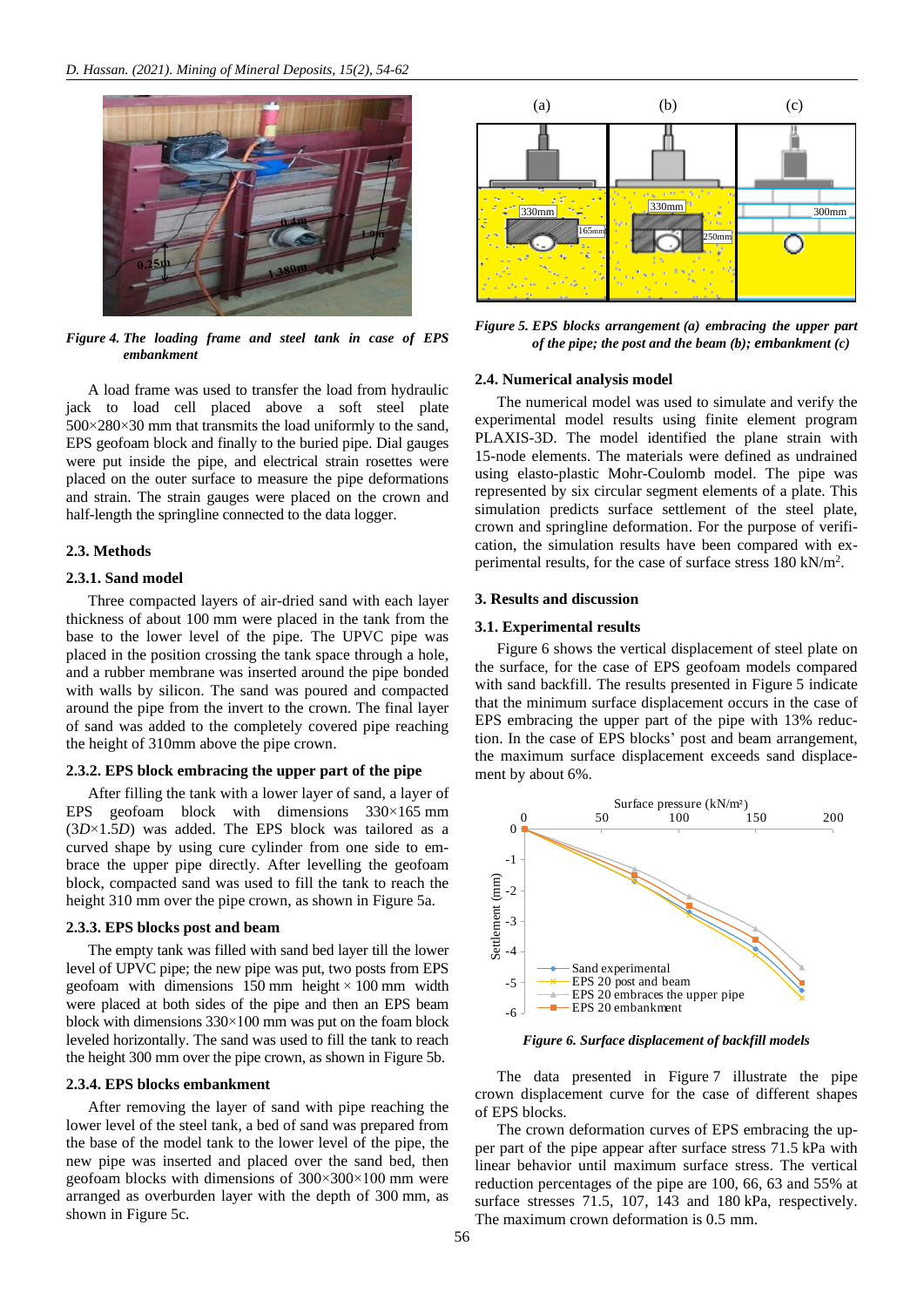

*Figure 7. Crown deformations of UPVC buried pipe in case of EPS blocks embracing the pipe upper part model*

While, in case of EPS 20 post and beam blocks model, the crown displacement behavior started after surface stress 107 kPa with linear behavior until it reached the value of the maximum surface stress 180 kPa. Under the surface stresses 71.5 and 180 kPa, the reductions in pipe vertical deformation due to the use of EPS 20 are about 100 and 95% respectively. The results of the EPS embankment model indicated that the crown displacement is proportional to the surface stress, and this linear relationship gives a reduction in the pipe deformation about 55% corresponding to 180 kPa.

The springline displacement curve of the pipe is confirmed in Figure 8, showing that the springline curve of EPS embracing the upper part of the pipe starts after 71.5 kPa with linear behavior until the maximum surface displacement 180 kPa, at the maximum stress the springline displacement being 0.28 mm.



*Figure 8. Springline deformations of UPVC buried pipe in case of EPS blocks embracing the pipe upper part model*

The horizontal reduction percentages of the pipe are 80, 67, 69 and 67% corresponding to surface stresses 71.5, 107, 143 and 180 kPa. On the other hand, the springline displacement of EPS post and beam blocks starts after the surface stress 107 kPa, then it reaches 0.05 mm at the maximum surface stress 180 kPa with linear behavior, the reductions in the pipe horizontal deformation are about 100 and 99% under surface stresses 71.5 and 180 kPa, respectively. Finally, the springline displacement results of the EPS embankment model demonstrated that the pipe deformation is linearly proportional to the surface stress, while the reductions in the pipe horizontal deformation are about 54 and 67% under surface stresses 71.5 and 180 kPa, respectively.

The crown and the springline diametric strain of the buried pipe, for the case of different EPS backfill models compared with sand backfill is confirmed in Figure 9.



*Figure 9. Diametric strain of UPVC buried pipe*

The results shown in Figure 9 indicate that the EPS 20 block embracing the upper part of the pipe model ensures the strain reduction by about 75% at the maximum surface stress. However, in the case of post and beam blocks the strain is reduced by about 99%, corresponding to the maximum surface stress. The crown reduction of EPS embankment is about 67%. On the other hand, the effectiveness of different EPS models for reducing the springline diametric strain compared with sand backfill varies. In case of EPS embracing the upper part of the pipe part model using EPS 20, the strain is reduced by about 67%. However, with EPS 20 post and beam blocks arrangement, the springline strain is reduced by about 99%. The springline strain reduction of EPS embankment is about 67%.

## **3.2. Numerical verification results**

The results presented in Figure 10 show the pipe crown deformation of sand backfill experimentally and numerically, the numerical results being in agreement with the experimental results.



*Figure 10. Vertical deformation of UPVC pipe in the sand model*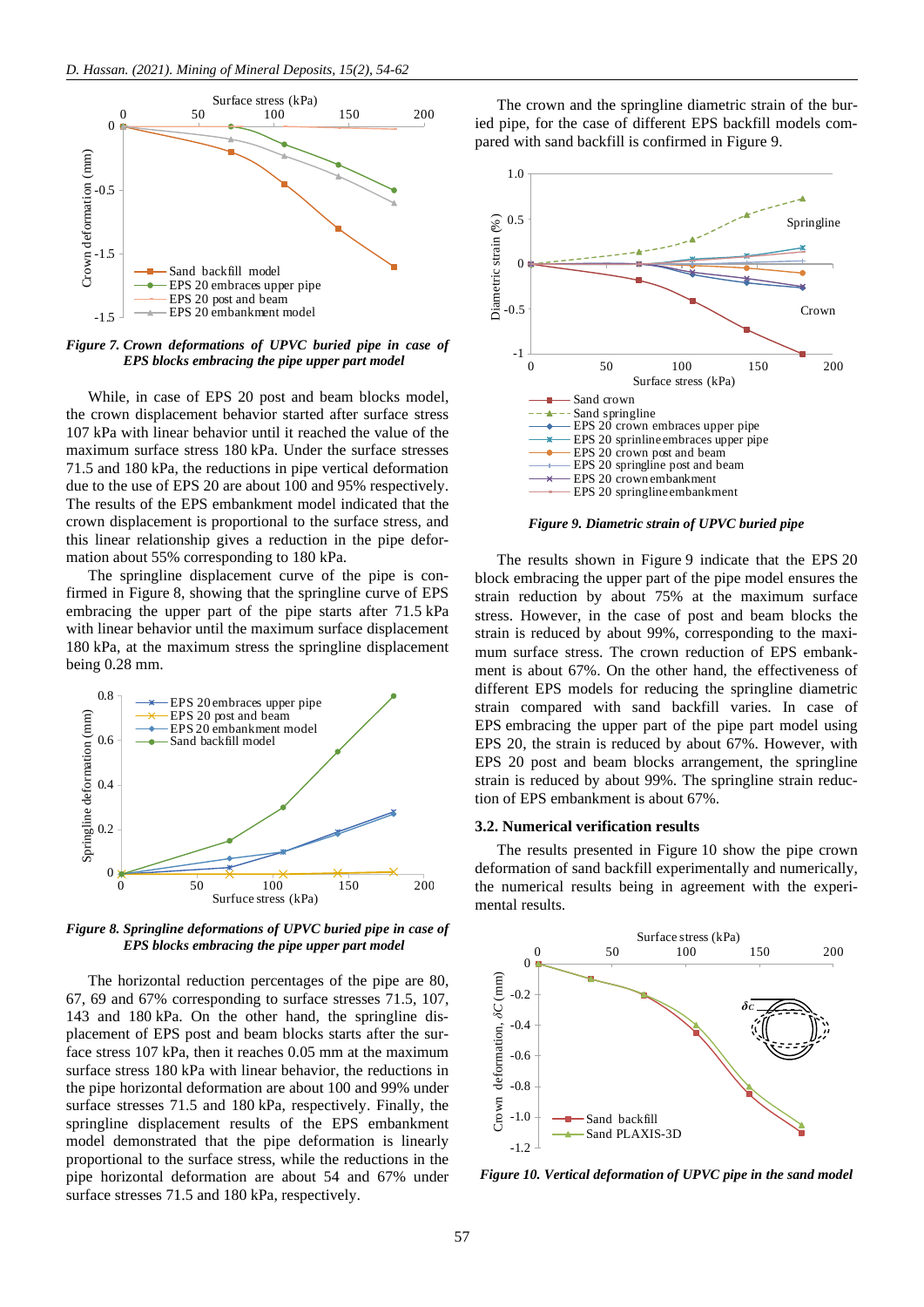The crown curves behave linearly at the surface stress up to 71.5 kPa, and their behavior becomes nonlinear at the maximum surface stress 180 kPa, the resulting deformation being about 1.05 and 1.1 mm for the numerical and experimental study, respectively.

Figure 11 illustrated the experimental and numerical results the pipe springline deformation due to sand backfill, the numerical results having the same trend as the measured experimental results.



*Figure 11. Horizontal deformation of UPVC pipe in case of sand model*

The springline numerical result at the maximum surface stress 180 kPa is about 0.78 mm while the experimental result is 0.8 mm. These values are lower than maximum deformations of the flexible pipe.

Figure 12 presents the experimental and numerical crown deformation results of different EPS block models.



*Figure 12. Crown deformation of UPVC buried pipe*

The results show that in case of EPS block post and beam model, the crown deflection curve of experimental and numerical results starts after 143 kN/m<sup>2</sup> with linear behaviour near zero. The crown deformation curves of EPS embracing the upper part of the pipe model start after the surface stress reaches 71.5 kPa, then the behavior becomes nonlinear until the deformation reaches 0.5 mm at the maximum surface stress 180 kPa, with experimental and numerical results confirming the same trend. On the other hand, the EPS embankment deformation is linearly proportional to the surface

stress until it reaches 0.33 mm at 143 kPa, then, at the maximum surface stress, it is 0.65 mm. The numerical results illustrate the same behaviour with 12% deviation.

The results shown in Figure 13 reflect the comparison between numerical and experimental values of springline curves.



*Figure 13. Springline deformation of the UPVC buried pipe*

The numerical results obtained for the EPS block embracing the upper part of the pipe linearly started at the surface stress of 71.5 kPa, then they became nonlinear, with experimental and numerical curves demonstrating the same behaviour with deviations. On the other hand, in case of EPS post and beam, the linear behavior caused by the surface stress is observed at the values near to zero. The numerical results in case of the EPS embankment model agree with experimental results, describing the same behaviour. The experimental and the numerical displacement values at the maximum stress of 180 kPa are 0.28 and 0.30 mm of deformation, respectively. The lower values were obtained in the case of post and beam model because the embedded EPS beam distributes the stress to the two posts on both sides of the pipe, and, consequently, the pipe is not affected by the stress. On the other hand, EPS embracing the upper part of the pipe absorbed the stress and transferred it to the both sides as well as the upper part of the pipe, thus the resulting deformation was more than in the post and beam model.

Table 2 indicates that the difference between the numerical and experimental reduction percentages of EPS embracing the upper part of the pipe at the crown and the springline deformations is about 0-10%.

*Table 2. Deviation of the numerical reduction percentage from the experimental results in the EPS embracing the upper part of the pipe model*

|                  |      | Vertical (crown) |     | Horizontal (springline) |     |     |
|------------------|------|------------------|-----|-------------------------|-----|-----|
| Stress, $kN/m^2$ | 71.5 | 143              | 180 | 71.5                    | 143 | 180 |
| Experimental, %  | 100  | 63               | 55  | 75                      | 69  | 65  |
| Numerical, %     | 100  | 65               | 50  | 80                      | 75  | 60  |
| Deviation, %     | 0    |                  | 10  |                         | Q   |     |

The reduction percentages for both numerical and experimental studies are nearly the same at low surface stress, while this compatibility decreases with increase in the sur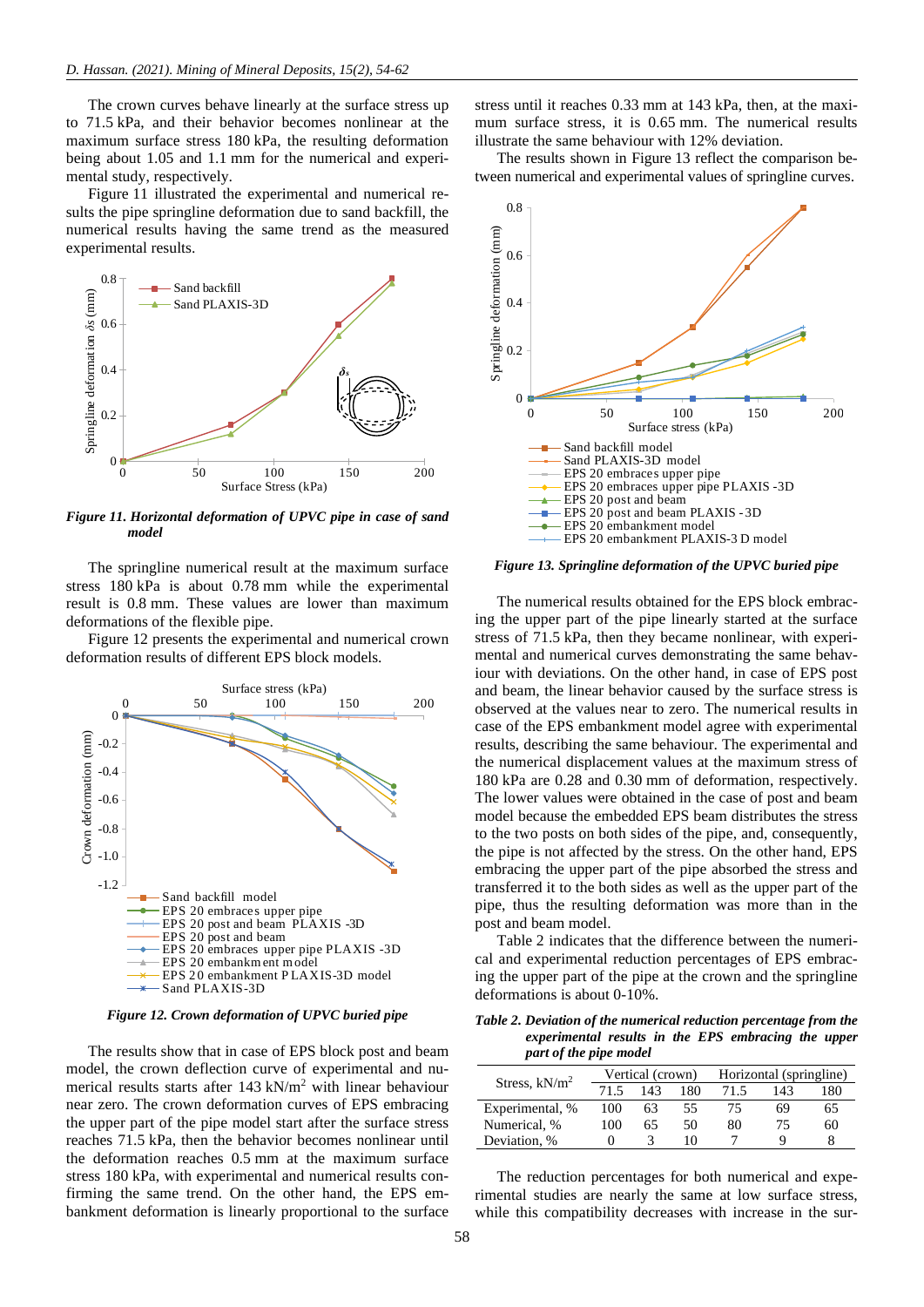face displacement. This happens because EPS compresses and absorbs stress until the allowable limit, then it transfers the stress to both sides as well as the pipe. According to Table 3, in the case of embedded EPS post and beam blocks, the numerical results are 93-100% close to the measured experimental results. The reduction percentages of both numerical and experimental results are nearly the same.

*Table 3. Deviation of the numerical reduction percentage from the experimental results in the EPS post and beam model*

|                  |      | Vertical (crown) |     | Horizontal (springline) |     |     |
|------------------|------|------------------|-----|-------------------------|-----|-----|
| Stress, $kN/m^2$ | 71.5 | 143              | 180 | 71.5                    | 143 | 180 |
| Experimental, %  | 100  | 100              | 99  | 75                      | 69  | 65  |
| Numerical, %     | 100  | 100              | 100 | 80                      | 75  | 60  |
| Deviation, %     |      |                  |     |                         |     |     |

Table 4 indicates that in the EPS embankment model, numerical results are 87-93% close to the measured experimental results. The reduction percentages of both numerical and experimental studies are nearly the same at low surface stress, while this compatibility is proportional to the surface displacement.

*Table 4. Deviation of the numerical reduction percentage from the experimental results in EPS embankment model*

| Stress, $kN/m^2$ |      | Vertical (crown) |     | Horizontal (springline) |     |     |
|------------------|------|------------------|-----|-------------------------|-----|-----|
|                  | 71.5 | 143              | 180 | 71.5                    | 143 | 180 |
| Experimental, %  | 60   | 62               | 55  | 57                      | 67  | 67  |
| Numerical, %     | 54   | 56               | 56  | 66                      | 72. | 64  |
| Deviation, %     |      | 10               |     |                         |     |     |

# **4. Parametric study**

The 3D numerical analysis model is performed by using finite element software program PLAXIS-3D (Version 2.1). The model analyzes the effect of two EPS geofoam configurations – EPS embracing the upper part of the pipe model and EPS post and beam model – on reducing the stress on the buried pipe with real scale dimensions. This model considers the steel pipe (600 mm) and polyvinyl chloride (PVC) pipes of two diameters – 600 mm (24*"*) and 300 mm (12*"*), in terms of variant parameters: different overburden depths in respect to the pipe diameter (*H*/*D*) and relative density of EPS geofoam, with the maximum intensity of the live load from the road traffic estimated to be 200 kN/m<sup>2</sup> . The model identified a plane strain with 15-node elements. The mate-rials were taken as undrained using elastoplastic Mohr-Coulomb model as demonstrated in Figure 14.



*Figure 14. Numerical analysis with the 3D model for (a) post and beam and (b) block embracing the upper part of the pipe configurations*

|  |  |  | Table 5 shows the properties of materials. |  |  |
|--|--|--|--------------------------------------------|--|--|
|--|--|--|--------------------------------------------|--|--|

| Table 5. Properties of materials used in the parametric study |  |  |  |  |  |
|---------------------------------------------------------------|--|--|--|--|--|
|---------------------------------------------------------------|--|--|--|--|--|

| Properties                          | Sand                | <b>EPS 20</b>      |        | PVC pipe PVC pipe Steel pipe                         |                    |
|-------------------------------------|---------------------|--------------------|--------|------------------------------------------------------|--------------------|
|                                     |                     |                    | 300 mm | $600$ mm                                             | $600$ mm           |
| Unit                                |                     |                    |        |                                                      |                    |
| weight                              | 17.5                | 0.198              | 14     | 14                                                   |                    |
| $(kN/m^3)$                          |                     |                    |        |                                                      |                    |
| $E$ (kN/m <sup>2</sup> )            | 20000               | 5000               |        |                                                      |                    |
| Specific                            | 2.69                |                    |        |                                                      |                    |
| gravity, $G_s$                      |                     |                    |        |                                                      |                    |
| Shear                               | $\Phi = 42^{\circ}$ | $\Phi = 9^{\circ}$ |        |                                                      |                    |
| parameters $C = 1$ kPa $C = 20$ kPa |                     |                    |        |                                                      |                    |
| Poisson's                           | 0.25                | 0.15               | 0.37   | 0.37                                                 | 0.3                |
| ratio, $\nu$                        |                     |                    |        |                                                      |                    |
| $EA$ (kN/m)                         |                     |                    |        | $0.986\times10^5$ $0.864\times10^5$ 279 $\times10^5$ |                    |
| EΙ                                  |                     |                    | 1216   | 3730                                                 | $13.6\times10^{5}$ |
| (kN·m <sup>2</sup> /m)              |                     |                    |        |                                                      |                    |

## **4.1. Effect of pipe material**

Figure 15 presents the comparison of surface displacement values in terms of relative EPS densities for the cases of embedded EPS block embracing the upper part of the pipe and post and beam model with different (*H*/*D*).



*Figure 15. Surface displacement of EPS models and relative H/D*

The results show that all curves of the surface displacement have maximum deflection at the beginning when *H*/*D* equal 0.5, then the displacements decrease with the increase of *H*/*D* showing nonlinear behavior until reaching the maximum *H*/*D*. In the case of EPS embracing the upper part of the PVC pipe, the surface displacement has the same trend and value as that of the sand. The EPS post and beam blocks model corresponds to the maximum surface displacement for both PVC and steel pipes.

Figure 16 presents the crown deformation values of both PVC and steel pipes for the cases of EPS block embracing the pipe and EPS post and beam configuration with relative *H*/*D*.

All crown displacement curves start with high values of crown displacement which correspond to shallow depth, and further they reach the minimum level of displacement at the maximum *H*/*D*. The EPS post and beam blocks model eliminates the crown deformation. Figure 17 illustrates the springline deformations of PVC and steel pipes in terms of different EPS block models with relative *H*/*D*.

The results show that the springline displacement curves are inversely proportional to *H*/*D*. The EPS post and beam blocks model eliminates the springline deformations.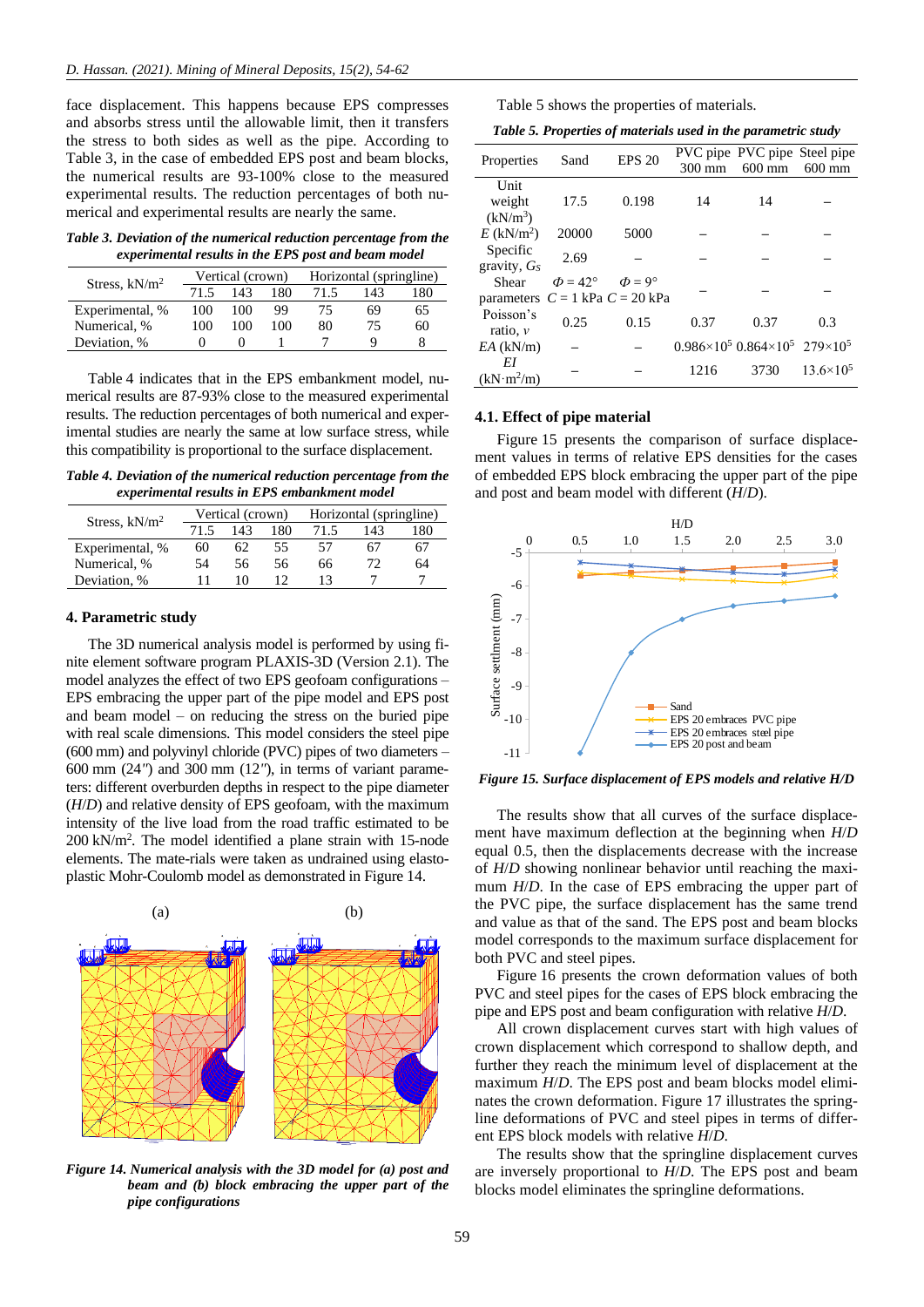

*Figure 16. Crown deformation of different EPS models and relative H/D*



*Figure 17. Springline expansion of EPS models and relative H/D*

# **4.2. Effect of pipe diameter**

Figure 18 illustrates the surface displacement results of EPS 20 for the cases of an embedded EPS block embracing the upper part of the pipe and post and beam models with pipes of 600 and 300 mm diameter and different overburden depths. The *H*/*D* is calculated for the large diameter pipe (600 mm).



*Figure 18. Surface displacement in the case of EPS 20 models with 600 and 300 mm dia pipes*

The results show that the maximum surface displacement corresponds to the shallow depth of 300 mm, then it decreases gradually to the minimum at the depth of 1800 mm. The EPS embracing model yields good results, while the EPS post and beam model demostrates a higher surface displacement for both diameters especially at shallow depths without any effect on the pipe.

Figure 19 describes the crown deformation occurring due to different overburden models of EPS 20. The results showed that the crown displacement curves have maximum deflection at shallow depth of 300 mm  $(H/D = 0.3)$ , then the displacement decreases with the increase in overburden depth until it reaches 1800 mm  $(H/D = 3)$ . The small pipe diameter corresponds to a larger displacement, the EPS embracing configuration reduces the deformations, while EPS post and beam pattern prevents the crown deformation for all depths.



*Figure 19. Crown displacement in the case of EPS 20 models with 600 and 300 mm dia pipes*

The springline deformation of the PVC pipes of two diameters related to different EPS models and overburden depths is presented in Figure 20.



*Figure 20. Springline expansion in the case of EPS 20 models with 600 and 300 mm dia pipes*

# **5. Conclusions**

This research focuses on the effect of EPS geofoam installation on reducing the earth pressure distribution over buried pipes. Different EPS geofoam backfill techniques were used: EPS block embracing the upper part of the pipe and EPS post and beam configuration with head void. These techniques use EPS geofoam as cover or as a trench backfill system. A large-scale setup model was designed to set up the backfill of 300 mm high in a rigid box. The surface stress was applied onto a steel plate until it reached the PVC pipe that had horizontal and vertical dial gauges as well as strain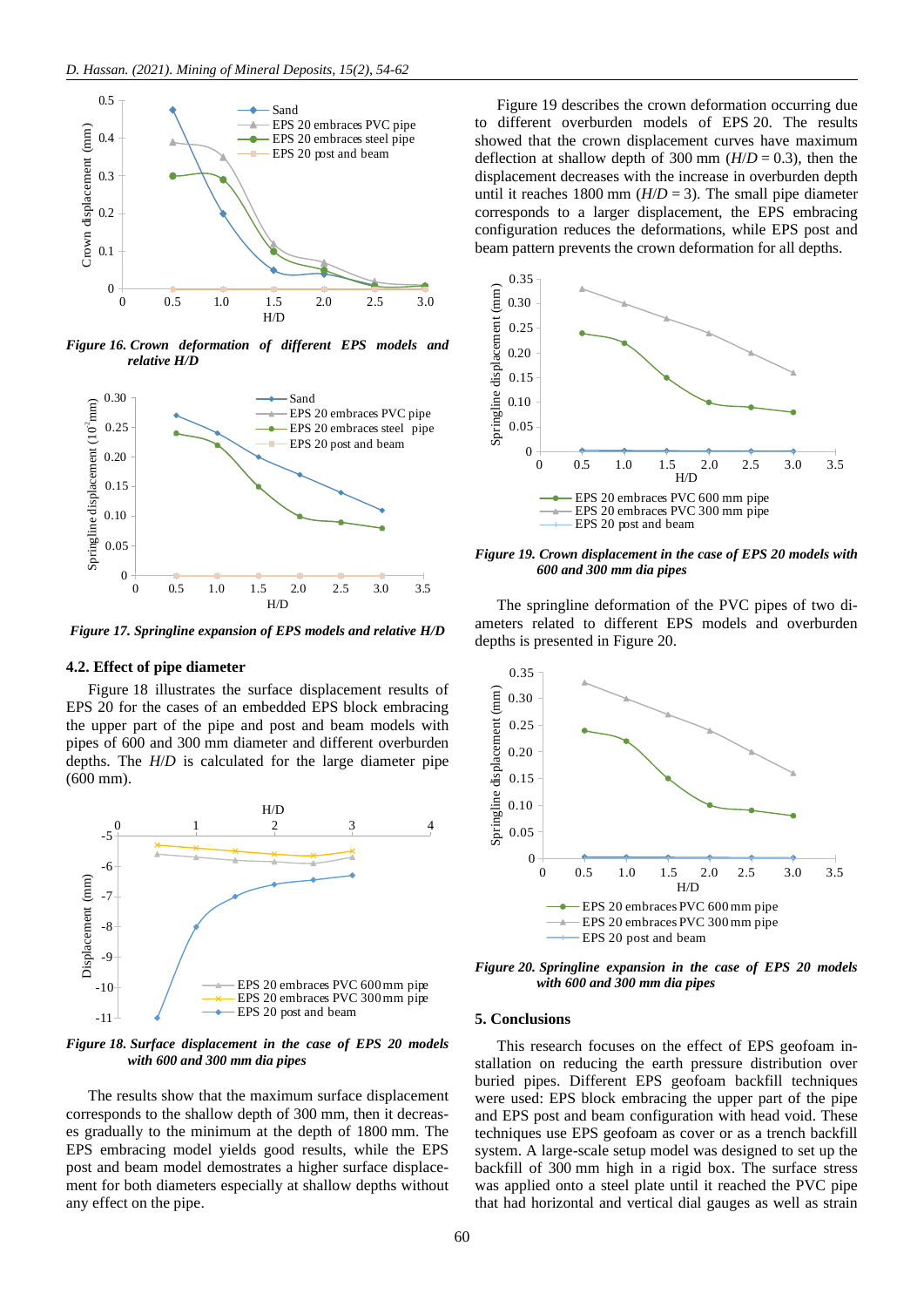gauges, the density of EPS geofoam block being  $20 \text{ kg/m}^3$ . The research allowed to draw the following conclusions.

The results show that application of EPS 20 Geofoam helps to reduce the deformations and strains of buried pipes with percentage depending on EPS block shape. These methods are also instrumental in protecting buried pipes.

EPS embracing the upper part of the pipe corresponds to the minimum surface displacement, which is 13% less than sand displacement. On the other hand, the maximum surface displacement was observed in the EPS blocks post and beam model, which exceeds sand displacement by about 6%.

The EPS block embracing the pipe model at 180 kPa has reduction percentage of about 55% at the crown and 65% at the springline. This model reduces deformations by compressing and absorbing the stress, and then transferring it to the earth at both sides and the pipe plate.

The EPS block post and beam pattern with head void model reduces most of the stress because of the beam absorbing part of the stress and transferring it onto the two posts, which causes reductions at the crown and the springline by about 100% at the maximum surface stress.

The numerical percentage of EPS block embracing the upper part of the pipe model is 50% at the crown. While the springline reduction is about 60%. On the other hand, the EPS block post and beam pattern with head void model reduces about 100% of the crown and the springline stress.

The numerically predicted percentage of crown and springline reduction is close to the measured experimental results by about 13%. The parametric study shows that the most effective and economical method is EPS block embracing the upper part of the pipe model in the conditions of large diameter, high rigidity of the pipe, because this technique can transfer small amount of stress onto the pipe.

Steel pipe is subjected to lower deformations than PVC pipe in the case of EPS embracing the upper part of the pipe.

EPS post and beam pattern with shallow depths prevents the pipe deformations given the surface displacement is high.

The most effective method which reduces stresses over the buried flexible pipe is an EPS post and beam pattern with head void model, followed by the EPS block embracing the upper part of the pipe model. But here we should take into account that EPS post and beam model is more expensive than EPS embracing the upper part of the pipe model.

## **Acknowledgements**

The author would like to thank the civil engineering department of Higher Technological Institute  $-10<sup>th</sup>$  of Ramadan city, Egypt. Sincerest gratitude also goes to reviewers and the editor for their valuable comments.

# **References**

- <span id="page-7-0"></span>[1] Ng, P.C.F. (1994). *Behaviour of buried pipelines subjected to external loading*. PhD thesis. Sheffield, united Kingdom: The University of Sheffield, Faculty of Engineering, Civil and Structural Engineering.
- <span id="page-7-1"></span>[2] Stark, T., Bartlett, S., & Arellano, D. (2012). Expanded polystyrene (EPS) geofoam applications and technical data. *The EPS Industry Alliance*, (1298), 36 p.
- [3] Stark, T.D. (2004). *Guideline and recommended standard for geofoam applications in highway embankments*. Transportation Research Board.
- [4] Stark, T.D. (2004). *Geofoam applications in the design and construction of highway embankments*[. https://doi.org/10.17226/21944](https://doi.org/10.17226/21944)
- <span id="page-7-6"></span>[5] Bartlett, S.F., Lingwall, B.N., & Vaslestad, J. (2015). Methods of protecting buried pipelines and culverts in transportation infrastructure using EPS geofoam. *Geotextiles and Geomembranes*, *43*(5), 450-461. <https://doi.org/10.1016/j.geotexmem.2015.04.019>
- <span id="page-7-2"></span>[6] Abdelrahman, G.E., & El Kamash, W.H. (2014). Behavior improvement of raft foundation on port-said soft clay utilizing geofoam. *Ground Improvement and Geosynthetics*[. https://doi.org/10.1061/9780784413401.055](https://doi.org/10.1061/9780784413401.055)
- <span id="page-7-3"></span>[7] Kim, H., Choi, B., & Kim, J. (2010). Reduction of earth pressure on buried pipes by EPS geofoam inclusions. *Geotechnical Testing Journal*, *33*(4), 304-313[. https://doi.org/10.1520/GTJ102315](https://doi.org/10.1520/GTJ102315)
- <span id="page-7-4"></span>[8] Ahmed, M.R. (2013). Laboratory measurement of the load reduction on buried structures overlain by EPS geofoam. In *The 66th Canadian Geotechnical Conference*.
- <span id="page-7-5"></span>[9] Hussein, M.G. (2015). On the numerical modeling of buried structures with compressible inclusion. *Geo-Quebec*, (8). Retrieved from <https://www.researchgate.net/publication/282070909>
- <span id="page-7-7"></span>[10] Tarek, M. (2018). Behavior and modeling of some underground utilities using geofoam technologies. *Life Science Journal*, *15*(9). <https://doi.org/10.7537/marslsj150918.06>
- <span id="page-7-8"></span>[11] Abdollahi, M., & Tafreshi, S.N.M. (2018). Experimental investigation on the efficiency of expanded polystyrene geofoam post and beam system in protecting lifelines. *International Journal of Geotechnical and Geological Engineering*, *12*(1), 12-16[. https://doi.org/10.5281/zenodo.1315400](https://doi.org/10.5281/zenodo.1315400)
- <span id="page-7-9"></span>[12] Bahr, M., Tarek, M.F., Hassan, A.A., & Hassan, D.M. (2019). Experimental simulation for load reduction techniques on underground utilities using geofoam. *The Academic Research Community Publication*, *2*(4), 323-331[. https://doi.org/10.21625/archive.v2i4.375](https://doi.org/10.21625/archive.v2i4.375)
- <span id="page-7-10"></span>[13] Meguid, M.A., & Ahmed, M.R. (2020). Earth pressure distribution on buried pipes installed with geofoam inclusion and subjected to cyclic loading. *International Journal of Geosynthetics and Ground Engineering*, *6*(1), 1-8[. https://doi.org/10.1007/s40891-020-0187-5](https://doi.org/10.1007/s40891-020-0187-5)
- <span id="page-7-11"></span>[14] ASTM D5321/D5321M – 20. (2002). *Standard test method for determining the coefficient of soil and geosynthetic or geosynthetic and geosynthetic friction by the direct shear method*. West Conshohocken, United States: American Society for Testing and Materials.
- <span id="page-7-12"></span>[15] ASTM D1621 – 04a. (2004). *Standard test method for compressive properties of rigid cellular plastics*. West Conshohocken, United States: American Society for Testing and Materials.
- <span id="page-7-13"></span>[16] ASTM D1622/D1622M. (2014). *Standard test method for apparent density of rigid cellular plastics*. West Conshohocken, United States: American Society for Testing and Materials.
- <span id="page-7-14"></span>[17] ASTM D6817-07. (2007). *Standard specification for rigid cellular polystyrene geofoam*. West Conshohocken, United States: American Society for Testing and Materials.
- <span id="page-7-15"></span>[18] Kamel, S., & Meguid, M.A. (2013). Investigating the effects of local contact loss on the earth pressure distribution on rigid pipes. *Geotechnical and Geological Engineering*, *31*(1), 199-212. <https://doi.org/10.1007/s10706-012-9580-8>

## **Захист підземних трубопроводів за допомогою блоків геопіни різної конфігурації**

## Д. Хассан

**Мета.** Чисельний аналіз напружень та розробка захисту підземних трубопроводів за допомогою пінополістирольних (ППС) блоків з геопіни.

**Методика.** В експериментальній моделі використовувався сталевий контейнер, розміри якого відповідали діаметру труби, що знаходиться в його центрі. Трубу засипали піском і розташовували ППС блоки двома способами: навколо верхньої труби і у вигляді каркаса з двох стійок та балки. У ході декількох експериментів жорсткий сталевий лист піддавався статичному навантаженню для вимірювання деформацій і напружень труби, а також зміщення поверхні засипки. Експериментальна модель була побудована в результаті чисельного аналізу методом кінцевих елементів за допомогою програми PLAXIS-3D.

**Результати.** Дослідження показало, що найефективніший спосіб запобігання деформації гнучкої підземної труби полягає у створенні стійко-балочної ППС системи і далі установки ППС блоків навколо верхньої труби. Результати чисельного аналізу та експериментів свідчать про одну й ту ж тенденцію. Параметричне дослідження показало. що в стійко-балочній ППС моделі величина зміщення поверхні вище, ніж в моделі ППС шкаралупи навколо верхньої труби, що набагато ефективніше для захисту труби з високим ступенем жорсткості.